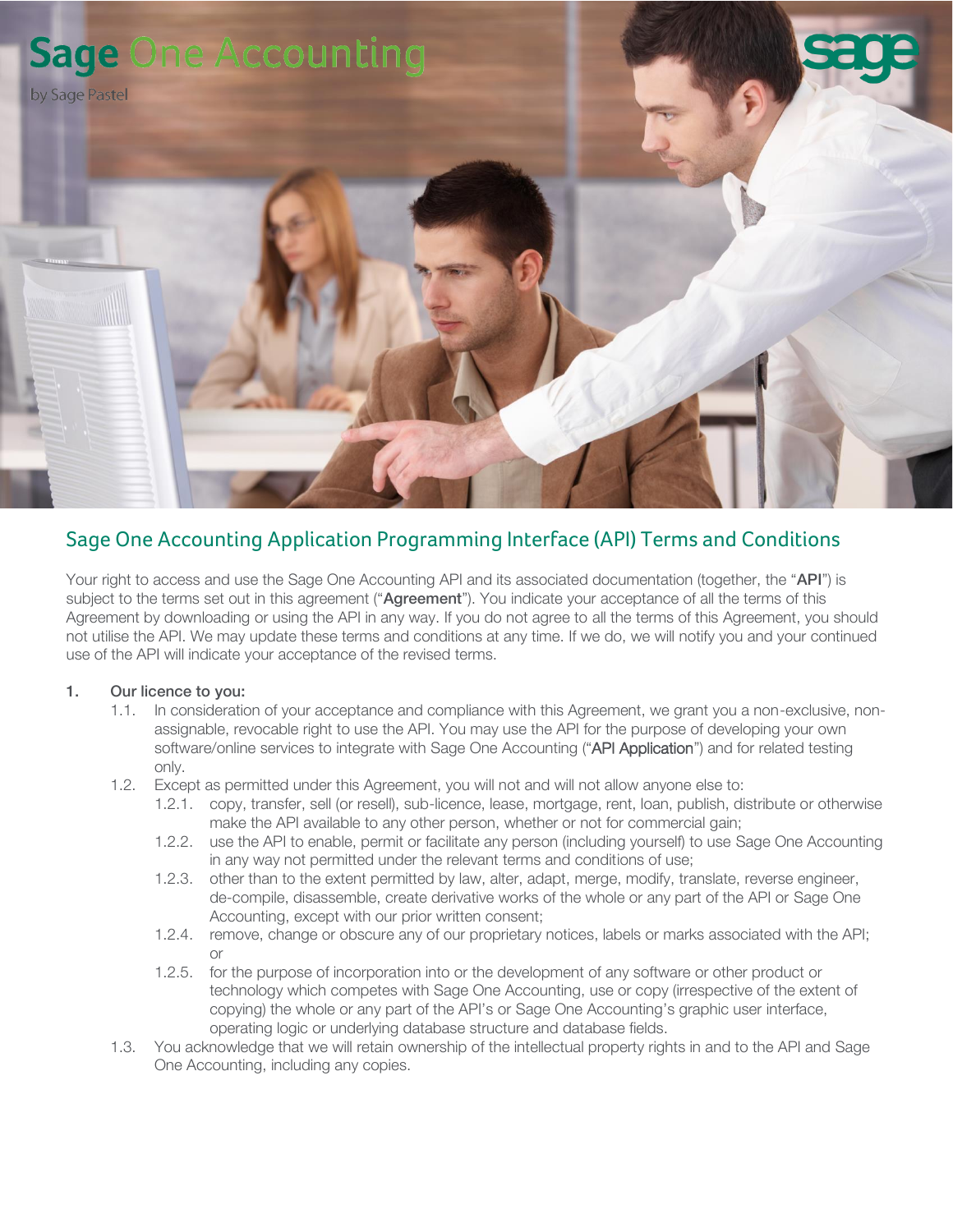- 1.4. We may update, modify, suspend or discontinue the API at any time and make no guarantee that the API will be suitable for your intended use or that it will be error or bug-free. You use the API solely at your own risk and, subject to clause 1.5, we exclude all liability and responsibility for any loss or damage arising out of or in connection with the API, even if we have been advised of the likelihood of such loss or damage.
- 1.5. Save as provided in clause 1.4, our entire liability to you under this Agreement shall be limited to R100. Nothing in this Agreement will exclude or limit our liability for (a) fraud, (b) death or personal injury arising out of our negligence or (c) anything that can't be excluded or limited by law.
- 1.6. We may, at our sole and absolute discretion, terminate this Agreement and your use of our API immediately on notice at any time.

# 2. Your rights and obligations:

- 2.1. You may develop your own API Application and customise Sage One Accounting subject to the following, you will:
	- 2.1.1. ensure that prior to distribution to a third party, your API Application is sufficiently tested to ensure that it:
		- a) provides the functions and facilities and performs as described in writing by you including in any associated documentation prepared by you. If requested by us, you will provide to us copies of such test results, written descriptions and associated documentation; and
		- b) will not adversely affect the functions and facilities of Sage One Accounting (or any other software owned by us or any company in our group) with which your API Application is intended to or may be used;
	- 2.1.2. make clear to every licensee or third party user of your API Application that your API Application belongs to you and that you are not our agent, partner or authorised representative and that no legal relationship, whether contractual or otherwise, exists between that licensee and us and that we are not responsible for your API Application or other documentation licensed, made available or otherwise distributed by you;
	- 2.1.3. not use (nor permit any third party to use) any name, trade mark, trade name, insignia, logo, symbol or slogan (whether registered or not) owned or used by us or any company in our group now or in the future anywhere in the world ("Sage Pastel Mark"), or any mark, words, logo, device or any other branding which is similar to or mimics any Sage Pastel Mark, without our prior written consent. This means, for example, that you will not use Sage Pastel Marks in your API Application name or in a domain name; and
	- 2.1.4. at all times defend and indemnify us against any claim made against us relating to the use by any third party of your API Application. Without limiting the previous sentence, you warrant that your API Application is and will be developed and owned by you and you will defend us and other companies in our group from and against any claim or action that the use or possession of your API Application (or any part) infringes the intellectual property rights of a third party ("IPR Claim") and you will indemnify us and other companies in our group from and against any losses, damages, costs (including legal fees) and expenses incurred by or awarded against us or any other company in our group as a result of, or in connection with, that IPR Claim. The indemnities and warranty in this clause 2.1.4 will remain in full force and effect irrespective of any termination of this Agreement.

## 3. API Partner Page:

- 3.1. You will provide to us such materials as we may reasonably request (including without limitation text, pictures, graphics, icon buttons, weblinks and marketing materials) relating to your API Application (the "API Materials"). Sage may, but is under no obligation to, display your API Materials on the Sage One Accounting API Page, make references to your API Applications or display your Materials on social media and other Sage Pastel Marketing channels. Sage may take down or remove the displayed API Materials at any time in its sole discretion.
- 3.2. Sage may disclose its brand images and associated materials for Sage One Accounting to be utilised by you in relation to your promotion of the API Application (the "Sage Materials") at it sole discretion. All materials, displays and use of the Sage Materials must be preapproved in writing and in strict accordance with the Sage Brand Guidelines, available on request. You will immediately take down or remove displayed Sage Materials at our request.
- 3.3. You shall defend, indemnify and hold us harmless against any loss or damage (including without limitation reasonable attorneys' fees) arising from claims, demand, suits or proceedings ("Claims") brought against us by a third party alleging that (a) the API Materials infringe the intellectual property rights of a third party, or (b) any act or omission by you or made on your behalf of fraud, dishonesty, reckless or wilful misconduct or misrepresentation.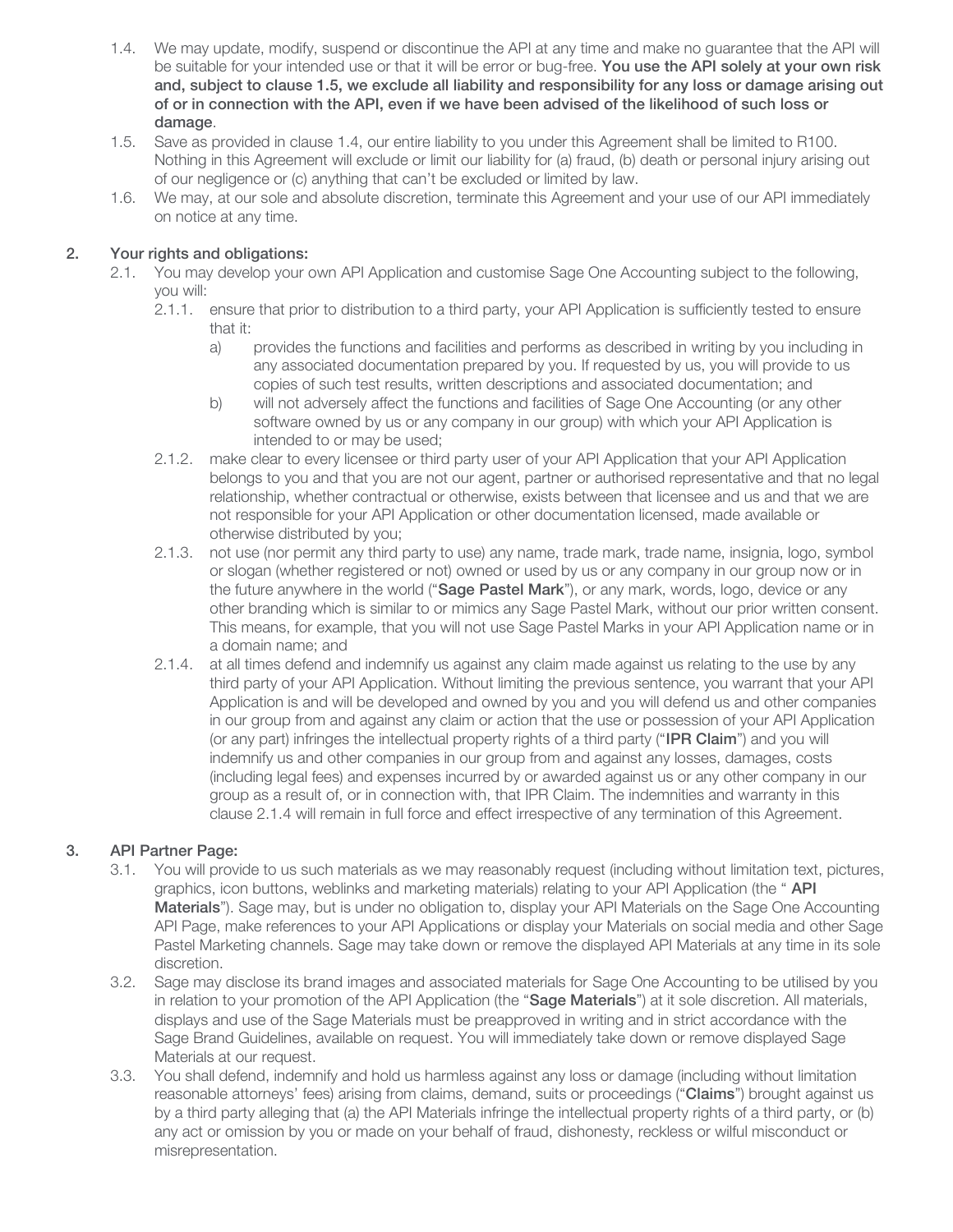3.4. We shall defend, indemnify and hold you harmless against any loss or damage (including without limitation reasonable attorneys' fees) arising from claims, demand, suits or proceedings ("Claims") brought against you by a third party alleging that (a) the Sage Materials infringe the intellectual property rights of a third party, or (b) any act or omission by us or made on our behalf of fraud, dishonesty, reckless or wilful misconduct or misrepresentation.

## 4. User Privacy, Prohibited Actions and Platform Usage:

- 4.1. Your API Application must contain a privacy policy, either as part of the API Application's terms and conditions or separately. This must be displayed and require acceptance before download, installation or sign up (as applicable). This privacy policy should clearly disclose the personal information that may be gathered and how this information may be utilised. Where your API Application supports cookies, the privacy policy must disclose that third parties may, in the course of providing content, be placing and reading cookies on the users system. Sage reserves the right to request changes to the privacy policy, where it considers it necessary.
- 4.2. You may not solicit another developer's API key. Where Sage determines that an API key has been compromised, it reserves the right to reset or revoke the key.
- 4.3. You may not facilitate or encourage the publishing of private or confidential information.
- 4.4. You may not use, display, mirror or frame (including in meta-tags or hidden text) on the Sage One Accounting websites, or any individual element of the websites without Sage's written consent.
- 4.5. You must be transparent with users and may not mislead, confuse, or otherwise surprise users. Your API Application must clearly identify its purpose, functions, access permission and other requirements and you may not request or obtain any personal or confidential information, nor make changes to a user's system that is not directly required for the proper functioning of the API Application. For example, the API Application should not unnecessarily modify a user's account settings, data, device, store, share user's data, or attempt to gain any rights to users' data.
- 4.6. The API is continually being developed, and will be updated to refine (or remove) existing features and to add additional features as required. You will be solely responsible to maintain and update your API Application as necessary.
- 4.7. We reserve the right to limit the number of "calls" accepted by the API, where we believe that the number of calls from an API Application is negatively impacting the Sage One Accounting service.

## 5. Sage One Accounting Independent Development:

- 5.1. You understand and acknowledge that Sage may be independently creating applications, content, and other products or services that may be similar to or in competition with Your API Application. Nothing in these Terms and Conditions will be construed as restricting or preventing Sage, in any way, from creating and fully exploiting such applications, content, and other products or services. You further understand and acknowledge that Sage may do so without any obligation, financial or otherwise to you.
- 5.2. Sage may reveal personal information about developers for attribution purposes, handling inquiries from users or potential users, and other purposes as Sage may deem necessary under these Terms and Conditions.

## 6. Fees:

6.1. The API is currently provided free of charge. Sage reserves the right to charge for the API in the future.

# 7. General:

- 7.1. If a court or similar body decides that any wording in this Agreement cannot be enforced, that decision will not affect the rest of this Agreement, which will remain binding on both parties. However, if the wording that cannot be enforced could be enforced if part of it is deleted, we will both treat the relevant part of the wording as if it is deleted.
- 7.2. Any failure by us to enforce any of the terms of this Agreement will not be construed as a waiver of our rights and remedies which are cumulative and are not exclusive of any rights and remedies provided by law.
- 7.3. This Agreement constitutes the entire agreement between you and us relating to the API, and replaces all documents, information and other communications (whether spoken or written) between us on this subject. We both acknowledge and agree that in entering into this Agreement neither party relies on any undertaking, promise, assurance, statement, representation, warranty or understanding (whether in writing or not) of any person (whether party to this Agreement or not) relating to the subject matter of this Agreement, other than as expressly set out in this Agreement.
- 7.4. This Agreement is personal to you and may not be transferred, assigned, subcontracted, licensed, charged or otherwise dealt with or disposed of (whether in whole or in part) by you without our prior written consent, We may transfer this Agreement to another organisation which is part of our group of companies at any time.